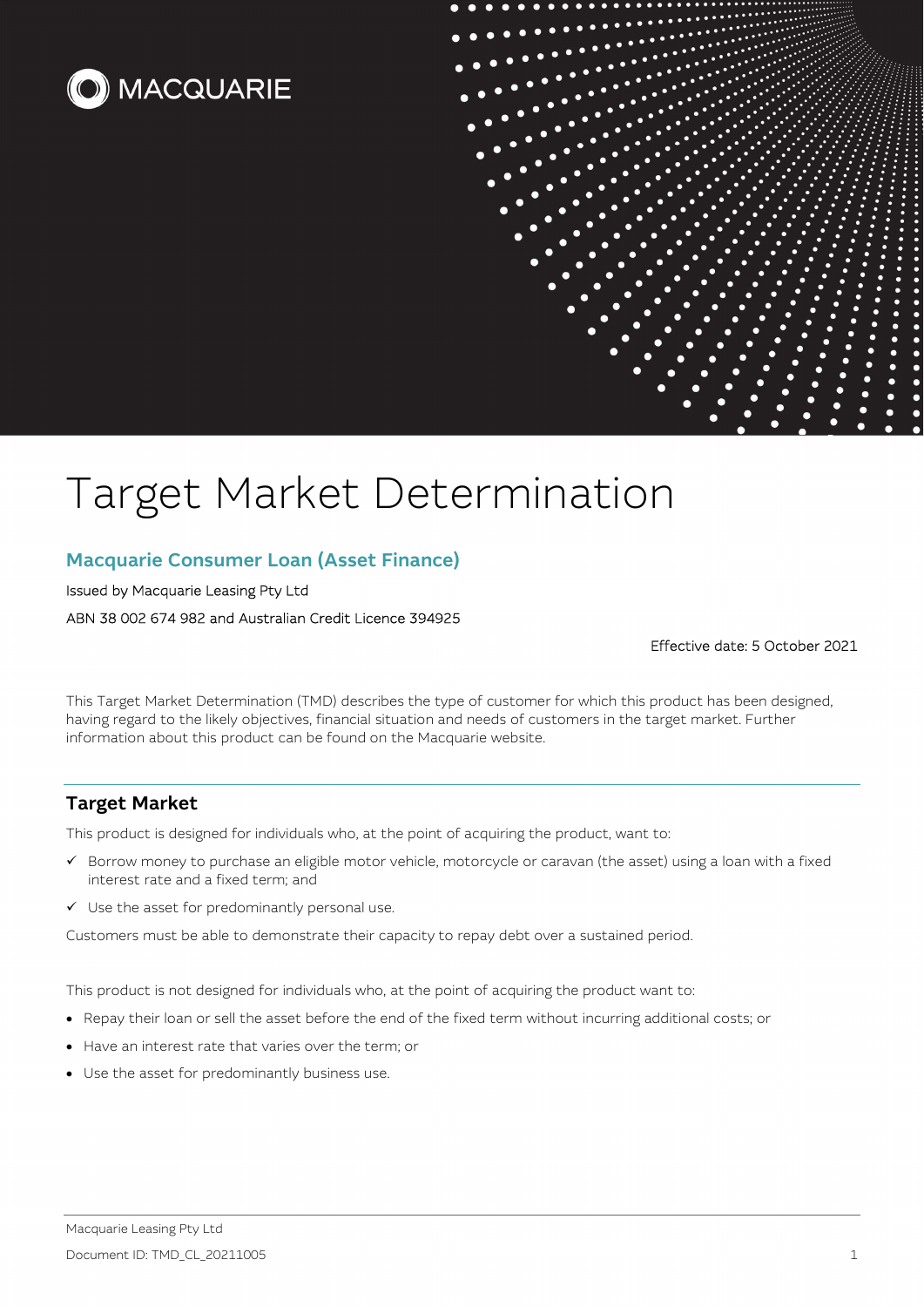### Key Product Features

| Feature                  | Appropriate for customers within the<br>target market that                                                                             | <b>Important Considerations</b>                                                                                                                                   |
|--------------------------|----------------------------------------------------------------------------------------------------------------------------------------|-------------------------------------------------------------------------------------------------------------------------------------------------------------------|
| Fixed Loan Term          | Want to have use of the asset for<br>the chosen loan term.                                                                             | Loan terms are restricted to a<br>minimum of 12 months and<br>maximum of 84 months.                                                                               |
|                          | Are able to pay an early exit fee<br>should they decide to pay out the<br>loan, or sell the asset, before the end<br>of the loan term. |                                                                                                                                                                   |
|                          |                                                                                                                                        | An early exit fee applies if the loan is<br>paid out for any reason before the<br>end of the loan term.                                                           |
| Fixed Loan Interest Rate | Want certainty in repayment<br>amounts for the duration of the loan<br>term.                                                           | The interest rate is fixed for the<br>duration of the loan term and is set.<br>on loan approval.                                                                  |
|                          | Understand that if external interest<br>rates change, the interest rate on<br>their loan will not change.                              |                                                                                                                                                                   |
| Balloon Payment          | Want to make smaller regular<br>repayments throughout the loan<br>term, with a larger final payment at<br>the end of the loan term.    | Subject to Macquarie's credit criteria.                                                                                                                           |
|                          |                                                                                                                                        | This feature results in customers<br>paying more interest over the life of<br>the loan.                                                                           |
|                          |                                                                                                                                        | Not appropriate for customers<br>whose financial situation means they<br>are unlikely to be able to afford the<br>balloon payment at the end of the<br>loan term. |

# Distribution Conditions

#### When distributed by a third party:

- Applications must be submitted by an appropriately accredited introducer.
- Comparison websites may only distribute this product with the prior approval of Macquarie.

## When distributed by Macquarie:

Only appropriately authorised Macquarie staff may distribute this product.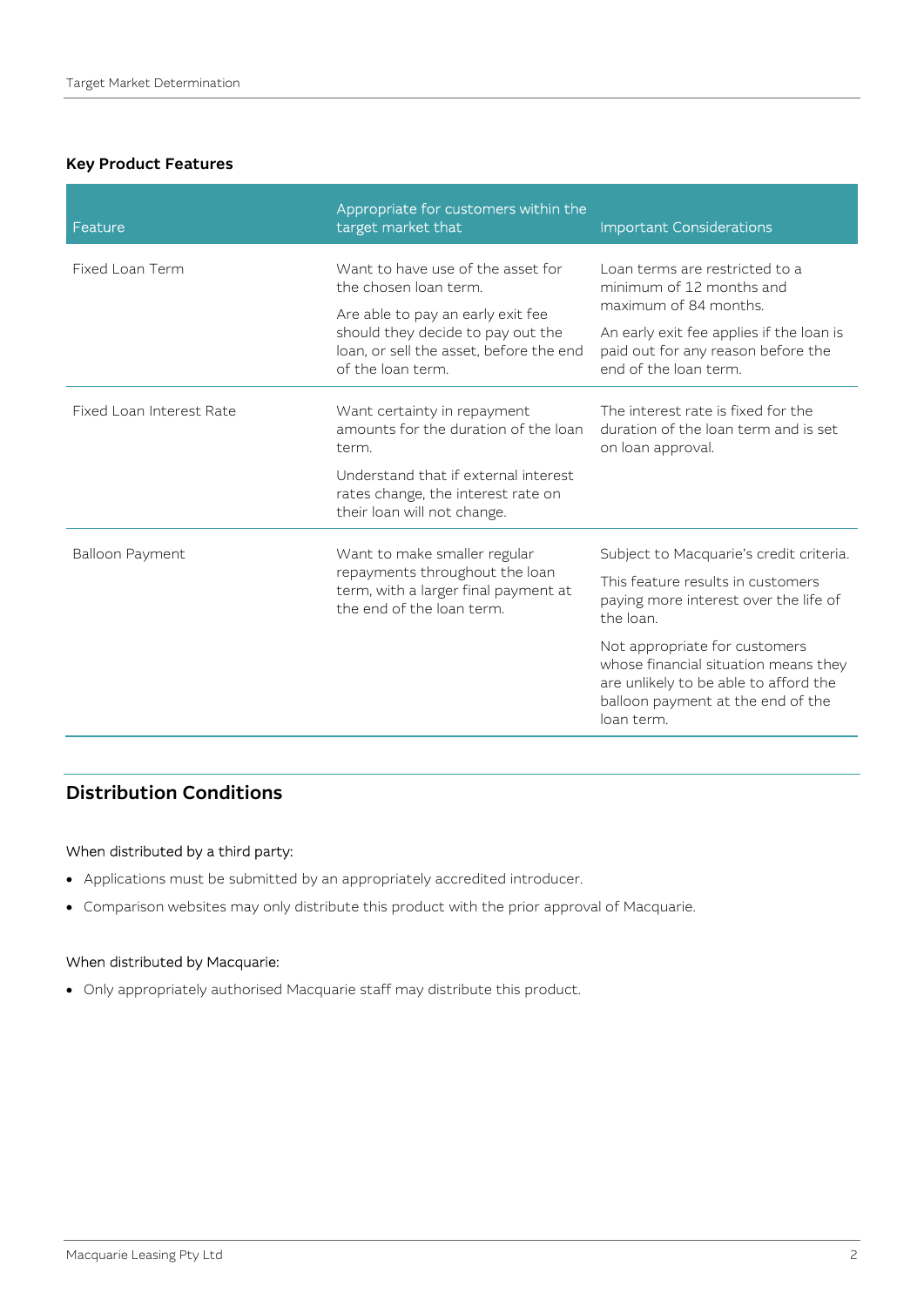# Distributor Reporting Requirements

Third party distributors of this product must provide Macquarie with the information in the tables below, in writing:

| Complaints           |                                                                                                             |
|----------------------|-------------------------------------------------------------------------------------------------------------|
| Reporting obligation | As soon as practicable but, in any case, within 10<br>business days after the end of each reporting period. |
| Reporting period     | Every quarter, ending on:                                                                                   |
|                      | $\bullet$ 31 March:                                                                                         |
|                      | $\bullet$ 30 June:                                                                                          |
|                      | • 30 September; and                                                                                         |
|                      | • 31 December.                                                                                              |
| Required detail      | The full details of any complaints received.                                                                |
| Reporting method     | Via www.macquarie.com.au/ddo                                                                                |

| <b>Significant Dealings</b> |                                                                                                                      |
|-----------------------------|----------------------------------------------------------------------------------------------------------------------|
| Reporting obligation        | As soon as practicable but, in any case, within 10<br>business days of becoming aware of the significant<br>dealing. |
| Required detail             | • The date on which or the date range over which the<br>dealing occurred;                                            |
|                             | A description of the dealing;                                                                                        |
|                             | • An explanation of why the dealing is considered<br>significant;                                                    |
|                             | • An explanation of why the dealing is considered to be<br>inconsistent with the TMD;                                |
|                             | • How the dealing was identified (e.g., through<br>monitoring, complaints etc); and                                  |
|                             | • Detail of what steps have been or will be taken in<br>relation to the significant dealing.                         |
| Reporting method            | Via www.macquarie.com.au/ddo                                                                                         |